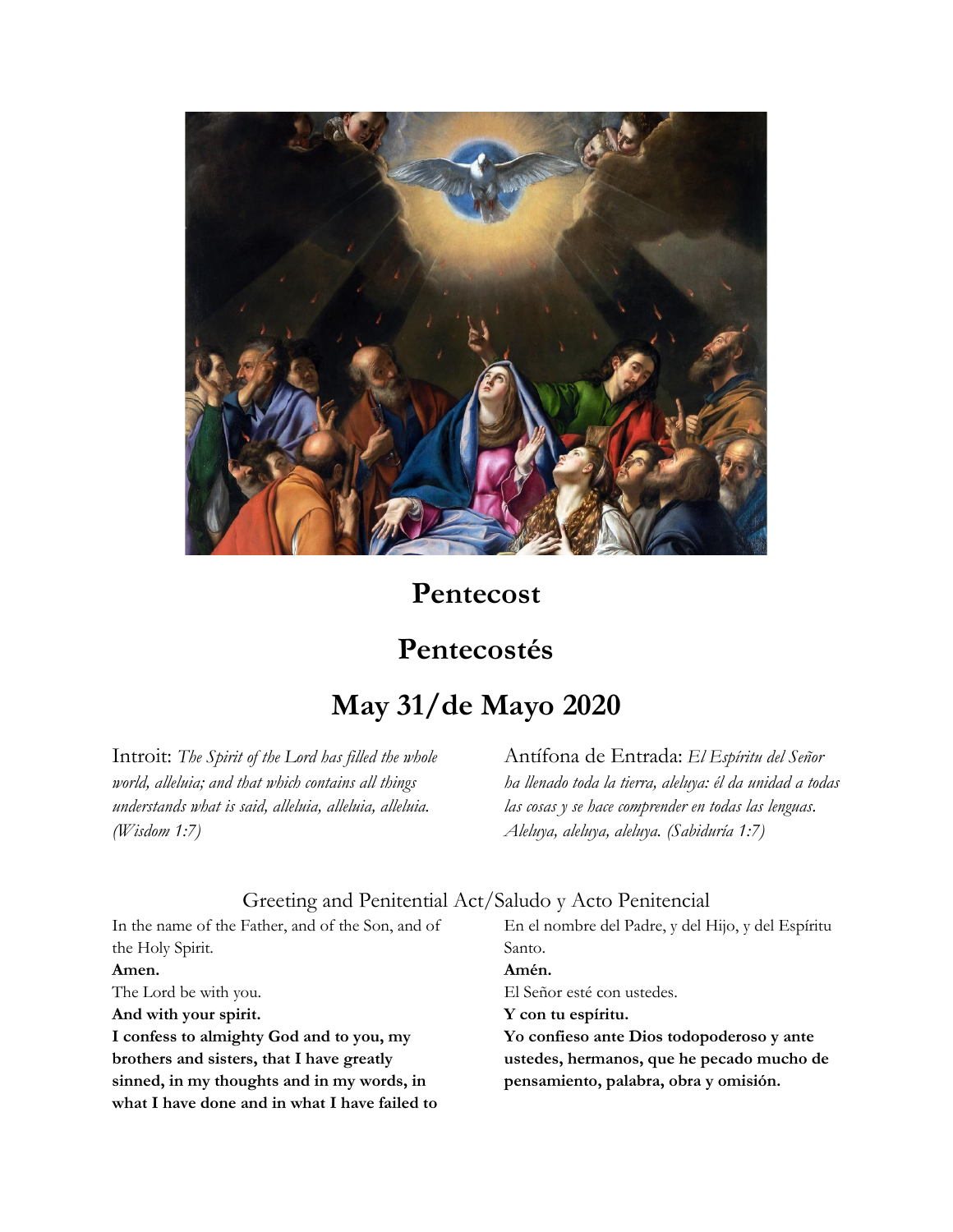**do, (strike breast), through my fault, through my fault, through my most grievous fault; therefore I ask blessed Mary ever-Virgin, all the Angels and Saints, and you, my brothers and sisters, to pray for me to the Lord our God.**

May almighty God have mercy on us, forgive us our sins, and bring us to everlasting life.

**Amen.**

**(golpeamos el pecho) Por mi culpa, por mi culpa, por mi gran culpa. Por eso ruego a santa María, siempre Virgen, a los ángeles, a los santos y a ustedes, hermanos, que intercedan por mí ante Dios, nuestro Señor.** Dios todopoderoso tenga Misericordia de nosotros, perdone nuestros pecados y nos lleve a la vida eternal.

#### **Amén.**

# Kyrie Eleison/Lord, Have Mercy/Señor, Ten Piedad

### Gloria in Excelsis (Glory to God)

Glory to God in the highest, and on earth peace to people of good will. We praise you, we bless you, we adore you, we glorify you, we give you thanks for your great glory, Lord God, heavenly King, O God, almighty Father. Lord Jesus Christ, Only Begotten Son, Lord God, Lamb of God, Son of the Father, you take away the sins of the world, have mercy on us; you take away the sins of the world, receive our prayer; you are seated at the right hand of the Father, have mercy on us. For you alone are the Holy One, you alone are the Lord, you alone are the Most High, Jesus Christ, with the Holy Spirit, in the glory of God the Father. Amen.

Gloria a Dios en el cielo, y en la tierra paz a los hombres que ama el Señor. Port u inmensa gloria te alabamos, te bendecimos, te adoramos, te glorificamos, te damos gracias, Señor Dios, Rey celestial, Dios Padre todopoderoso. Señor, Hijo único, Jesucristo, Señor Dios, Cordero de Dios, Hijo del Padre; tú que quitas el pecado del mundo, ten piedad de nosotros; tú que quitas el pecado del mundo, atiende nuestra súplica; tú que estás sentado a la derecho del Padre, ten piedad de nosotros; porque sólo tú eres Santo, sólo tú Señor, sólo tú Altísimo, Jesucristo, con el Espíritu Santo en la gloria de Dios Padre. Amén.

## Collect/Oración Colecta

Gladden us with holy joys, almighty God, and make us rejoice with devout thanksgiving, for the Ascension of Christ your Son is our exaltation, and, where the Head has gone before in glory, the Body is called to follow in hope. Through our Lord Jesus Christ, your Son, who lives and reigns with you in the unity of the Holy Spirit, one God, for ever and ever. Amen.

Concédenos, Dios todopoderoso, rebosar de santa alegría y, gozosos, elevar a ti fervorosas gracias ya que la Ascensión de Cristo, tu Hijo, es también nuestra Victoria, pues a donde llegó él, que es nuestra cabeza, esperamos llegar también nosotros, que somos su cuerpo. Por nuestro Señor Jesucristo, tu Hijo, que vive y reina contigo en la unidad del Espíritu Santo y es Dios por los siglos de los siglos. Amén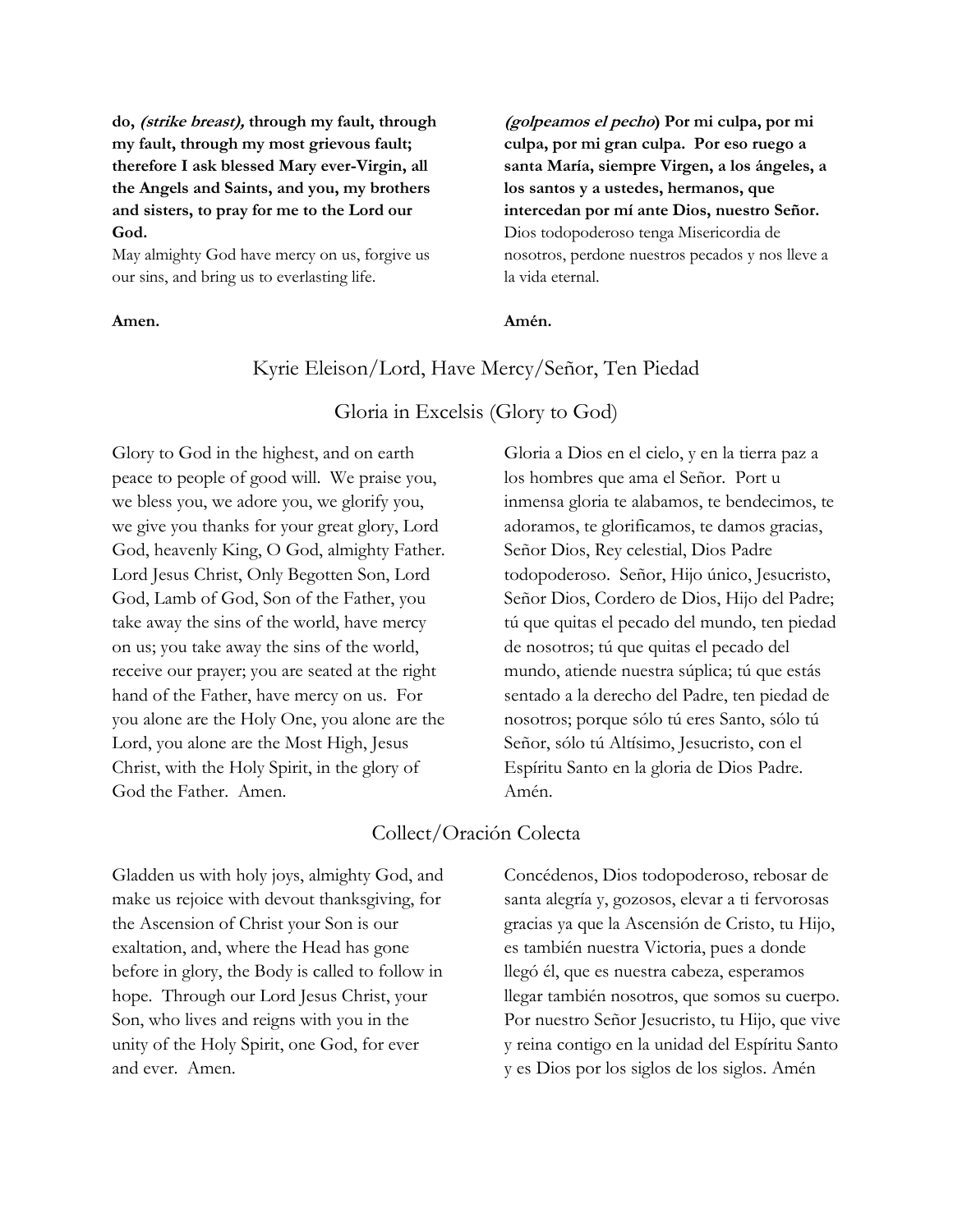# First Reading/Primera Lectura Acts 1:2-11/Hechos 2, 1-11

When the time for Pentecost was fulfilled, they were all in one place together. And suddenly there came from the sky a noise like a strong driving wind, and it filled the entire house in which they were. Then there appeared to them tongues as of fire, which parted and came to rest on each one of them. And they were all filled with the Holy Spirit and began to speak in different tongues, as the Spirit enabled them to proclaim. Now there were devout Jews from every nation under heaven staying in Jerusalem. At this sound, they gathered in a large crowd, but they were confused because each one heard them speaking in his own language. They were astounded, and in amazement they asked, "Are not all these people who are speaking Galileans? Then how does each of us hear them in his native language? We are Parthians, Medes, and Elamites, inhabitants of Mesopotamia, Judea and Cappadocia, Pontus and Asia, Phrygia and Pamphylia, Egypt and the districts of Libya near Cyrene, as well as travelers from Rome, both Jews and converts to Judaism, Cretans and Arabs, yet we hear them speaking in our own tongues of the mighty acts of God."

The word of the Lord. **Thanks be to God.**

El día de Pentecostés, todos los discípulos estaban reunidos en un mismo lugar. De repente se oyó un gran ruido que venía del cielo, como cuando sopla un viento fuerte, que resonó por toda la casa donde se encontraban. Entonces aparecieron lenguas de fuego, que se distribuyeron y se posaron sobre ellos; se llenaron todos del Espíritu Santo y empezaron a hablar en otros idiomas, según el Espíritu los inducía a expresarse. En esos días había en Jerusalén judíos devotos, venidos de todas partes del mundo. Al oír el ruido, acudieron en masa y quedaron desconcertados, porque cada uno los oía hablar en su propio idioma. Atónitos y llenos de admiración, preguntaban: "¿No son galileos, todos estos que están hablando? ¿Cómo, pues, los oímos hablar en nuestra lengua nativa? Entre nosotros hay medos, partos y elamitas; otros vivimos en Mesopotamia, Judea, Capadocia, en el Ponto y en Asia, en Frigia y en Panfilia, en Egipto o en la zona de Libia que limita con Cirene. Algunos somos visitantes, venidos de Roma, judíos y prosélitos; también hay cretenses y árabes. Y sin embargo, cada quien los oye hablar de las maravillas de Dios en su propia lengua".

Palabra de Dios. **Te alabamos, Señor**

#### Responsorial Psalm/Salmo Responsorial

Psalm 104:1, 24, 29-31, 34/Salmo 103, 1. 24. 29-31. y 34

**Lord, send out your Spirit, and renew the face of the earth.**

**Envía, Señor, tu Espíritu, a renovar la tierra. Aleluya.**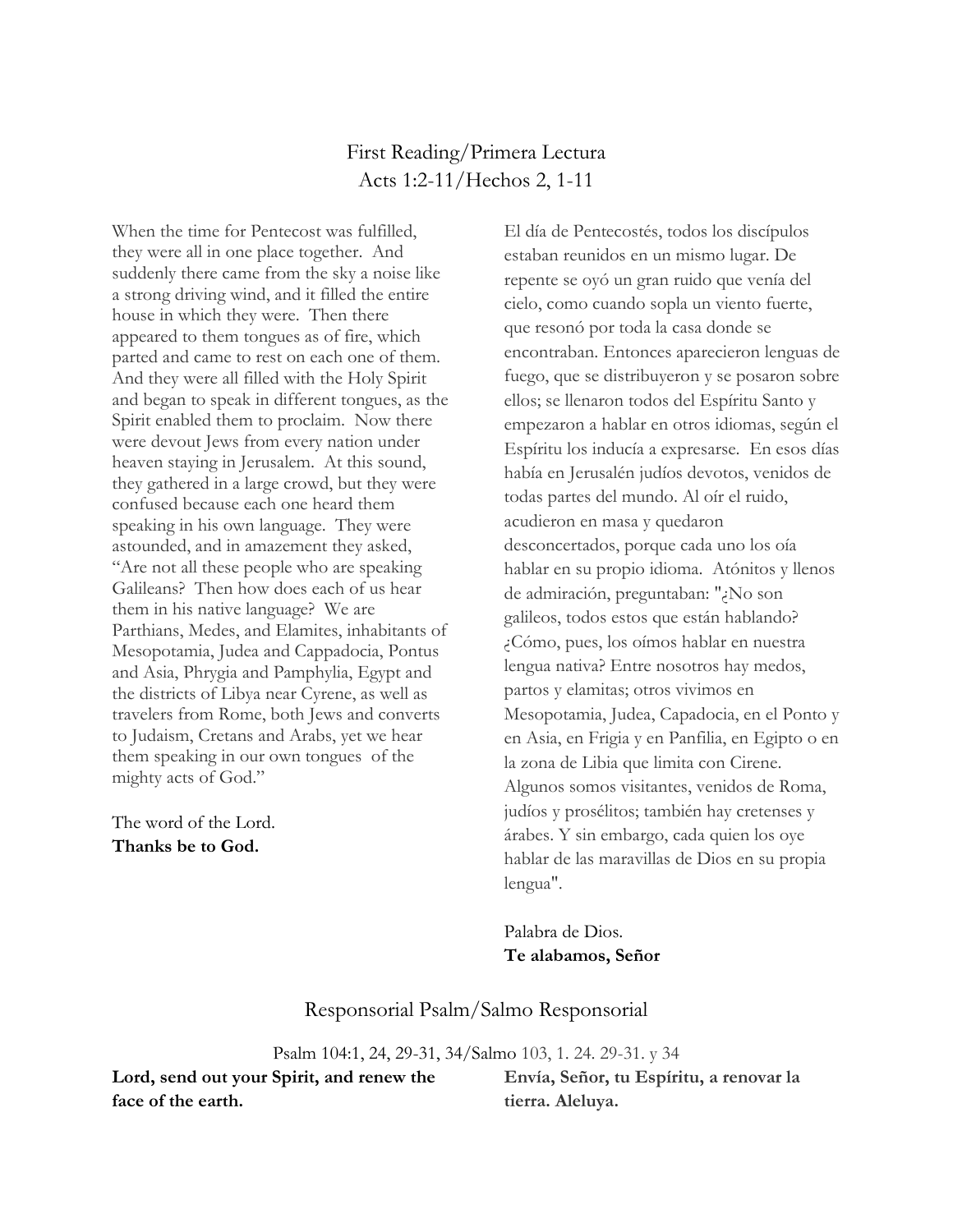Bless the LORD, O my soul! O LORD, my God, you are great indeed! How manifold are your works, O Lord! the earth is full of your creatures;

May the glory of the LORD endure forever; may the LORD be glad in his works! Pleasing to him be my theme; I will be glad in the LORD. R.

If you take away their breath, they perish and return to their dust. When you send forth your spirit, they are created, and you renew the face of the earth. R.

Bendice al Señor, alma mía; Señor y Dios mío, inmensa es tu grandeza. ¡Qué numerosas son tus obras, Señor! La tierra está llena de tus creaturas. R.

Que Dios sea glorificado para siempre y se goce en sus creaturas. Ojalá que le agraden mis palabras y yo me alegraré en el Señor. R.

Si retiras tu aliento, toda creatura muere y vuelve al polvo. pero envías tu espíritu, que da vida, y renuevas el aspecto de la tierra. R.

# Second Reading/Segunda Lectura

### 1 Corinthians 12:3B-7, 12-13/1 Corintios 12, 3B-7. 12-13

Brothers and sisters: No one can say, "Jesus is Lord," except by the Holy Spirit. There are different kinds of spiritual gifts but the same Spirit; there are different forms of service but the same Lord; there are different workings but the same God who produces all of them in everyone. To each individual the manifestation of the Spirit is given for some benefit. As a body is one though it has many parts, and all the parts of the body, though many, are one body, so also Christ. For in one Spirit we were all baptized into one body, whether Jews or Greeks, slaves or free persons, and we were all given to drink of one Spirit.

The word of the Lord. **Thanks be to God.**

Hermanos: Nadie puede llamar a Jesús "Señor", si no es bajo la acción del Espíritu Santo. Hay diferentes dones, pero el Espíritu es el mismo. Hay diferentes servicios, pero el Señor es el mismo. Hay diferentes actividades, pero Dios, que hace todo en todos, es el mismo. En cada uno se manifiesta el Espíritu para el bien común. Porque así como el cuerpo es uno y tiene muchos miembros y todos ellos, a pesar de ser muchos, forman un solo cuerpo, así también es Cristo. Porque todos nosotros, seamos judíos o no judíos, esclavos o libres, hemos sido bautizados en un mismo Espíritu para formar un solo cuerpo, y a todos se nos ha dado a beber del mismo Espíritu.

Palabra de Dios. **Te alabamos, Señor.**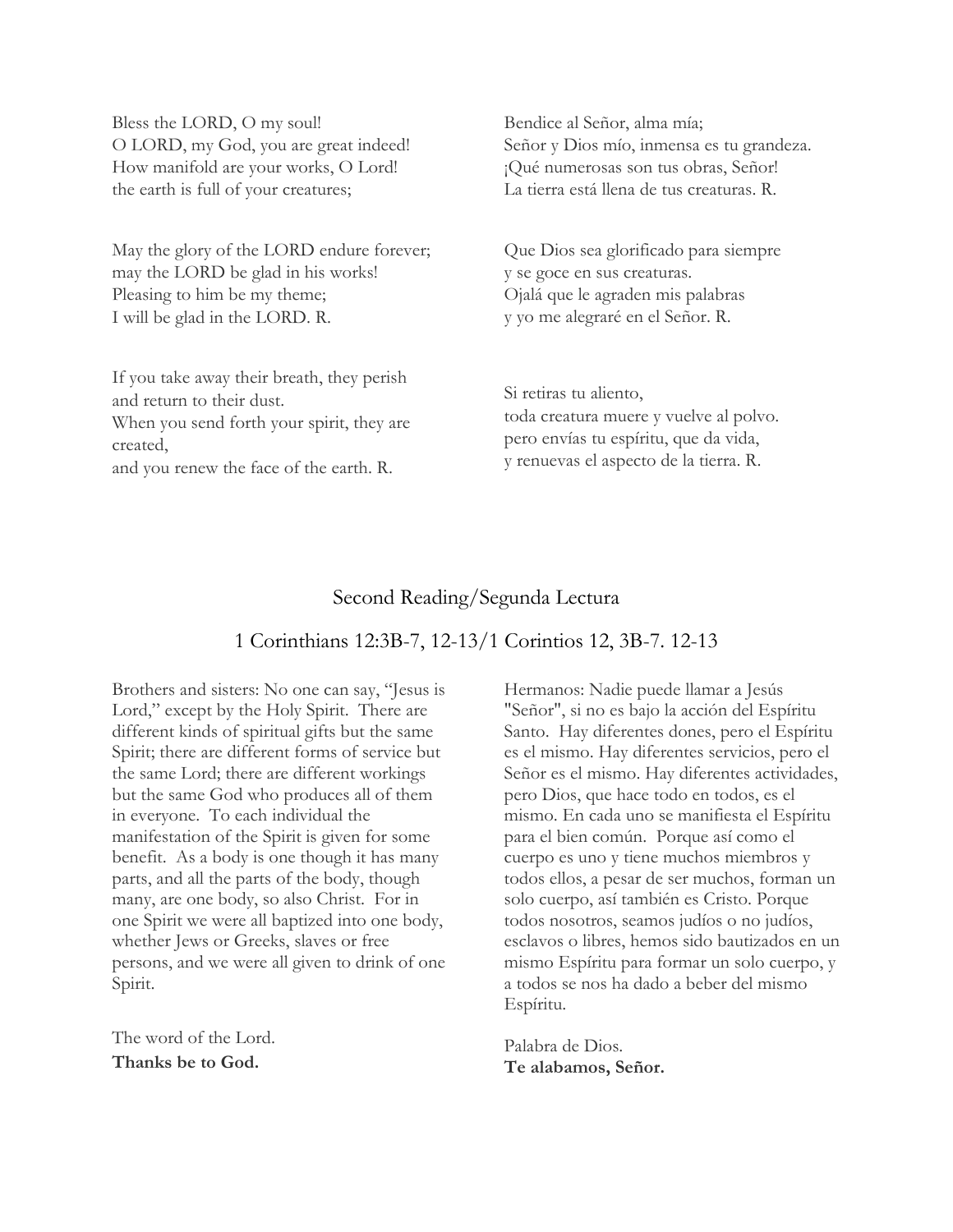### Sequence/Secuencia

*Veni, Sancte Spiritus, et emitte caelitus lucis tuae radium.*

*Veni, pater pauperum, veni, dator munerum, veni, lumen cordium.*

*Consolator optime, dulcis hospes animae, dulce refrigerium.*

*In labore requies, in aestu temperies, in fletu solatium.*

*O lux beatissima, reple cordis intima tuorum fidelium.*

*Sine tuo numine, nihil est in homine, nihil est innoxium.*

*Lava quod est sordidum, riga quod est aridum, sana quod est saucium.*

*Flecte quod est rigidum, fove quod est frigidum, rege quod est devium.*

*Da tuis fidelibus, in te confidentibus, sacrum septenarium.*

*Da virtutis meritum, da salutis exitum,da perenne gaudium.*

*Come, Holy Spirit, send forth the heavenly radiance of your light.*

*Come, father of the poor, come, giver of gifts, come, light of the heart.*

*Greatest comforter, sweet guest of the soul, sweet consolation.*

*In labour, rest, in heat, temperance, in tears, solace.*

*O most blessed light, fill the inmost heart of your faithful.*

*Without your spirit, there is nothing in man, nothing that is not harmful.*

*Cleanse that which is unclean, water that which is dry, heal that which is wounded.*

*Bend that which is inflexible, fire that which is chilled, correct what goes astray.*

*Give to your faithful, those who trust in you, the sevenfold gifts.*

*Grant the reward of virtue, grant the deliverance of salvation, grant eternal joy.*

*Ven, Dios Espíritu Santo, y envíanos desde el cielo tu luz, para iluminarnos.*

*Ven ya, padre de los pobres, luz que penetra en las almas, dador de todos los dones.*

*Fuente de todo consuelo, amable huésped de alma, paz en las horas de duelo.*

*Eres pausa en al trabajo; brisa, en un clima de fuego; consuelo, en medio del llanto.*

*Ven, luz santificadora, y entra hasta el fondo del alma de todos los que te adoran.*

*Sin tu inspiración divina los hombres nada podemos y el pecado nos domina.*

*Lava nuestras inmundicias, fecunda nuestras desiertos y cura nuestras heridas.*

*Doblega nuestra soberbia, calienta nuestras frialdad, endereza nuestras sendas.*

*Concede a aquellos que ponen en ti su fe y su confianza tus siete sagrados dones.*

*Danos virtudes y méritos, danos una buena muerte y contigo el gozo eterno.*

# Alleluia and Verse/Aleluya y Verso

*Come, Holy Spirit, fill the hearts of your faithful and kindle in them the fire of your love.*

*Ven, Espíritu Santo, llena los corazones de tus fieles y enciende en ellos el fuego de tu amor.*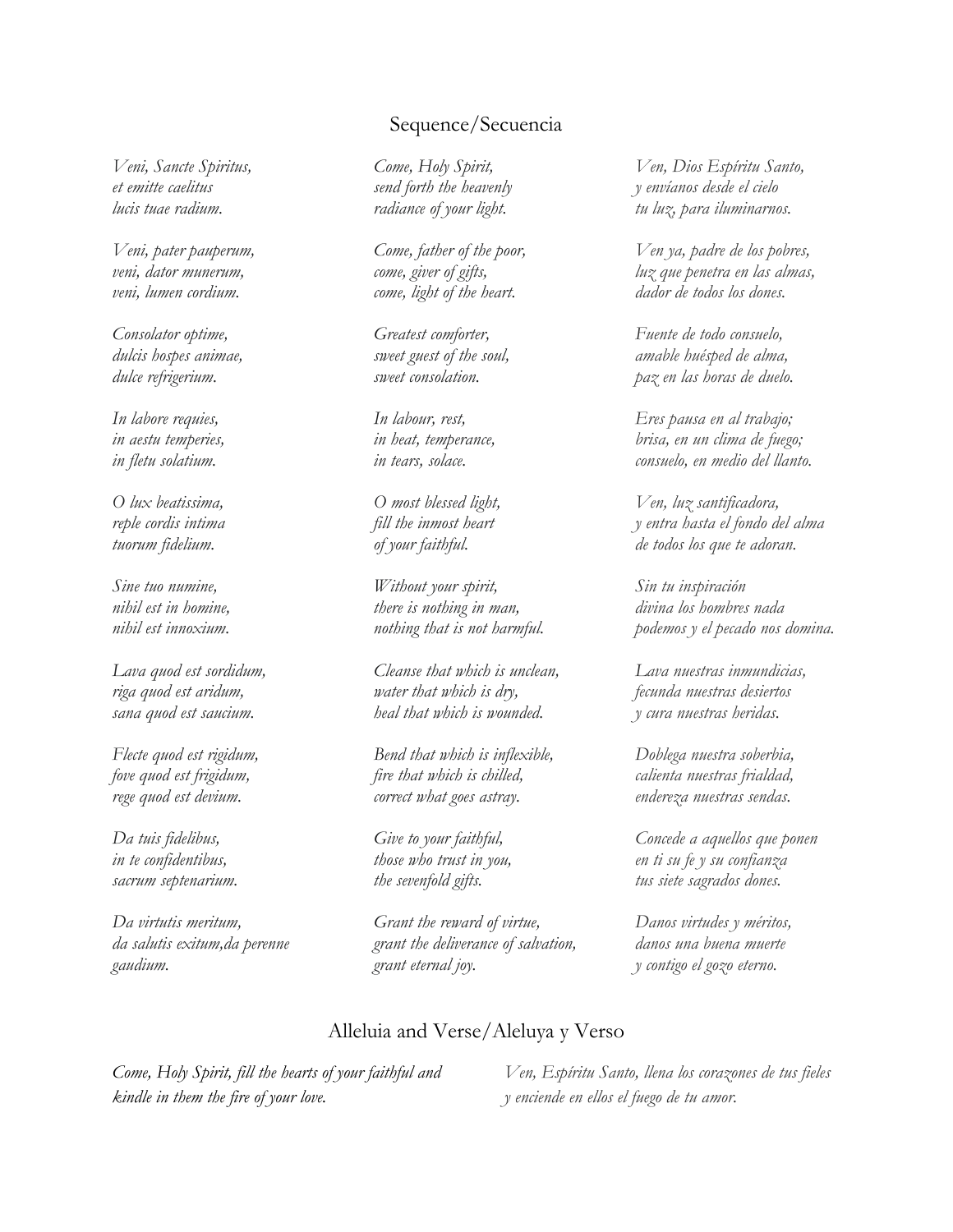### Gospel/Evangelio

#### John 20:19-23/Juan 20, 19-23

On the evening of that first day of the week, when the doors were locked, where the disciples were, for fear of the Jews, Jesus came and stood in their midst and said to them, "Peace be with you." When he had said this, he showed them his hands and his side. The disciples rejoiced when they saw the Lord. Jesus said to them again, "Peace be with you. As the Father has sent me, so I send you." And when he had said this, he breathed on them and said to them, "Receive the Holy Spirit. Whose sins you forgive are forgiven them, and whose sins you retain are retained."

The Gospel of the Lord. **Praise to you, Lord Jesus Christ.** Al anochecer del día de la resurrección, estando cerradas las puertas de la casa donde se hallaban los discípulos, por miedo a los judíos, se presentó Jesús en medio de ellos y les dijo: "La paz esté con ustedes". Dicho esto, les mostró las manos y el costado. Cuando los discípulos vieron al Señor, se llenaron de alegría. De nuevo les dijo Jesús: "La paz esté con ustedes. Como el Padre me ha enviado, así también los envío yo". Después de decir esto, sopló sobre ellos y les dijo: "Reciban el Espíritu Santo. A los que les perdonen los pecados, les quedarán perdonados; y a los que no se los perdonen, les quedarán sin perdonar".

Palabra del Señor. **Gloria a ti, Señor Jesús.**

### Homily/Homilía

#### Nicene Creed/Credo Niceno

I believe in one God, the Father almighty, maker of heaven and earth, of all things visible and invisible. I believe in one Lord Jesus Christ, the Only Begotten Son of God, born of the Father before all ages. God from God, Light from Light, true God from true God, begotten, not made, consubstantial with the Father; through him all things were made. For us men and for our salvation he came down from heaven, (bow) and by the Holy Spirit was incarnate of the Virgin Mary, and became man. For our sake he was crucified under Pontius Pilate, he suffered death and was buried, and rose again on the third day in accordance with the Scriptures. He ascended

Creo en un solo Dios, Padre todopoderoso, Creador del cielo y de la tierra, de todo lo visible y lo invisible. Creo en un solo Señor, Jesucristo, Hijo único de Dios, nacido del Padre antes de todos los siglos: Dios de Dios, Luz de Luz, Dios verdadero de Dios verdadero, engendrado, no creado, de la misma naturaleza del Padre, por quien todo fue hecho; que por nosotros, los hombres, y por nuestra salvación bajó del cielo, (**todos se inclinan**), y por obra del Espíritu Santo se encarnó de María, la Virgen, y se hizo hombre; y por nuestra causa fue crucificado en tiempos de Poncio Pilato, padeció y fue sepultado, y resucitó al tercer día, según las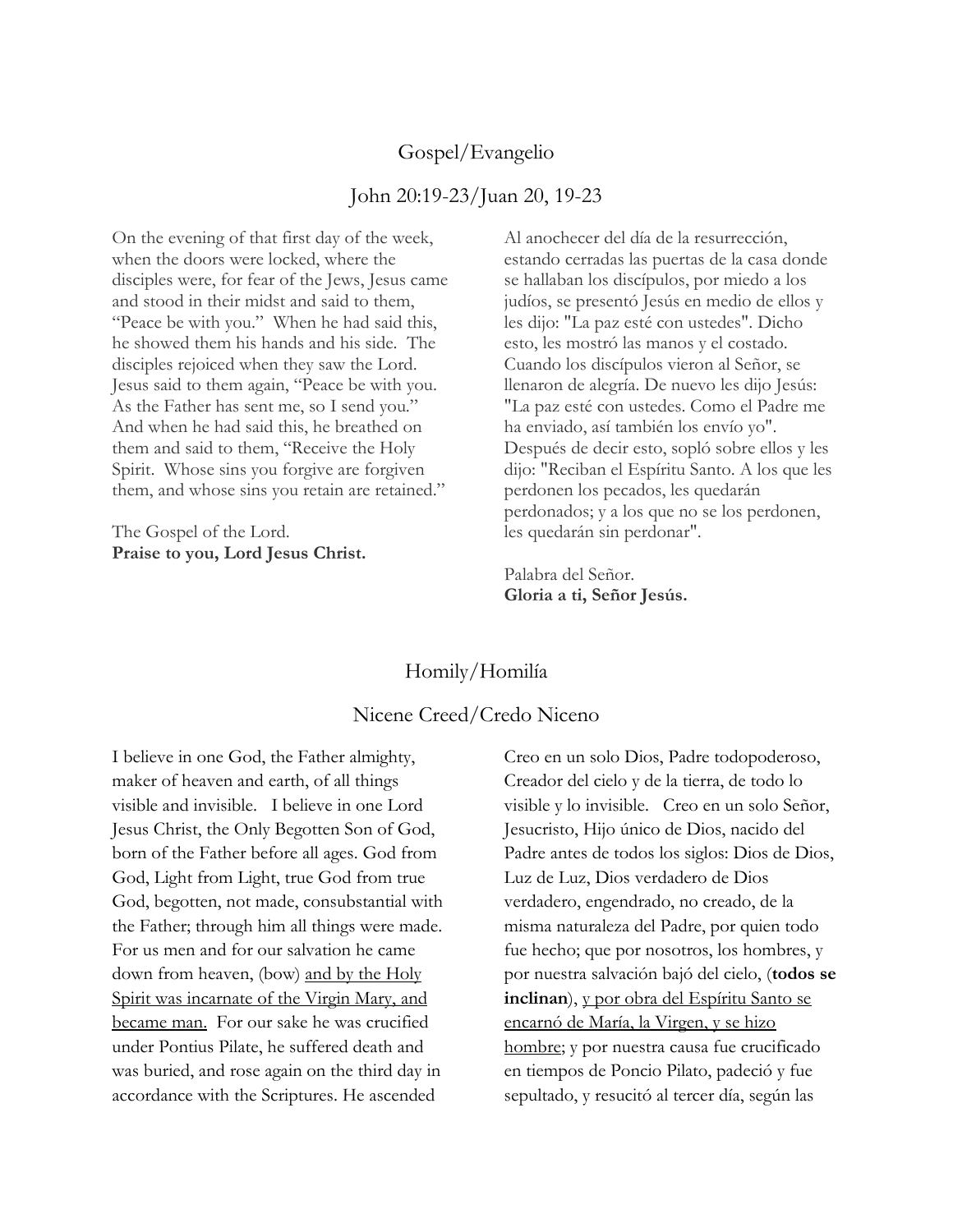into heaven and is seated at the right hand of the Father. He will come again in glory to judge the living and the dead and his kingdom will have no end. I believe in the Holy Spirit, the Lord, the giver of life, who proceeds from the Father and the Son, who with the Father and the Son is adored and glorified, who has spoken through the prophets. I believe in one, holy, catholic and apostolic Church. I confess one Baptism for the forgiveness of sins and I look forward to the resurrection of the dead and the life of the world to come. Amen.

Escrituras, y subió al cielo, y está sentado a la derecho del Padre; y de nuevo vendrá con gloria para juzgar a vivos y muertos, y su reino no tendrá fin. Creo en el Espíritu Santo, Señor y dador de vida, que procede del Padre y del Hijo, que con el Padre y el Hijo recibe una misma adoración y gloria, y que habló por los profetas. Creo en la Iglesia, que es una, santa, católica y apostólica. Confieso que hay un solo Bautismo para el perdón de los pecados. Espero la resurrección de los muertos y la vida del mundo futuro. Amén.

# Intercessions/Oración de los Fieles

# Offertory antiphon/Antífona de Ofertorio

*Confirm, O God, what you have wrought in us; from your temple, which is in Jerusalem, kings shall offer presents to you, alleluia. (Psalm 68:28-29)*

Pray, brethren, that my sacrifice and yours may be acceptable to God, the almighty Father.

## **May the Lord accept the sacrifice at your hands for the praise and glory of his name, for our good and the good of all his holy Church.**

Grant, we pray, O Lord, that, as promised by your Son, the Holy Spirit may reveal to us more abundantly the hidden mystery of this sacrifice and graciously lead us into all truth. Through Christ our Lord.

### **Amen.**

*Oh Dios, habla con fuerza, con la fuerza que manifestaste con nosotros. Desde tu templo que domina Jerusalén, donde los reyes te aportan sus ofrendas, aleluya. (Salmo 67, 29-30)*

Oren, hermanos, para que este sacrificio, mío y de ustedes, sea agradable a Dios, Padre todopoderoso.

## **El Señor reciba de tus manos este sacrificio, para alabanza y gloria de su nombre, para nuestro bien y el de toda su santa Iglesia.**

Te pedimos, Señor, que, según la promesa de tu Hijo, el Espíritu Santo nos haga comprender más profundamente la realidad misteriosa de este sacrificio y se digne llevarnos al conocimiento pleno de toda la verdad revelada. Por Jesucristo, nuestro Señor.

#### **Amén.**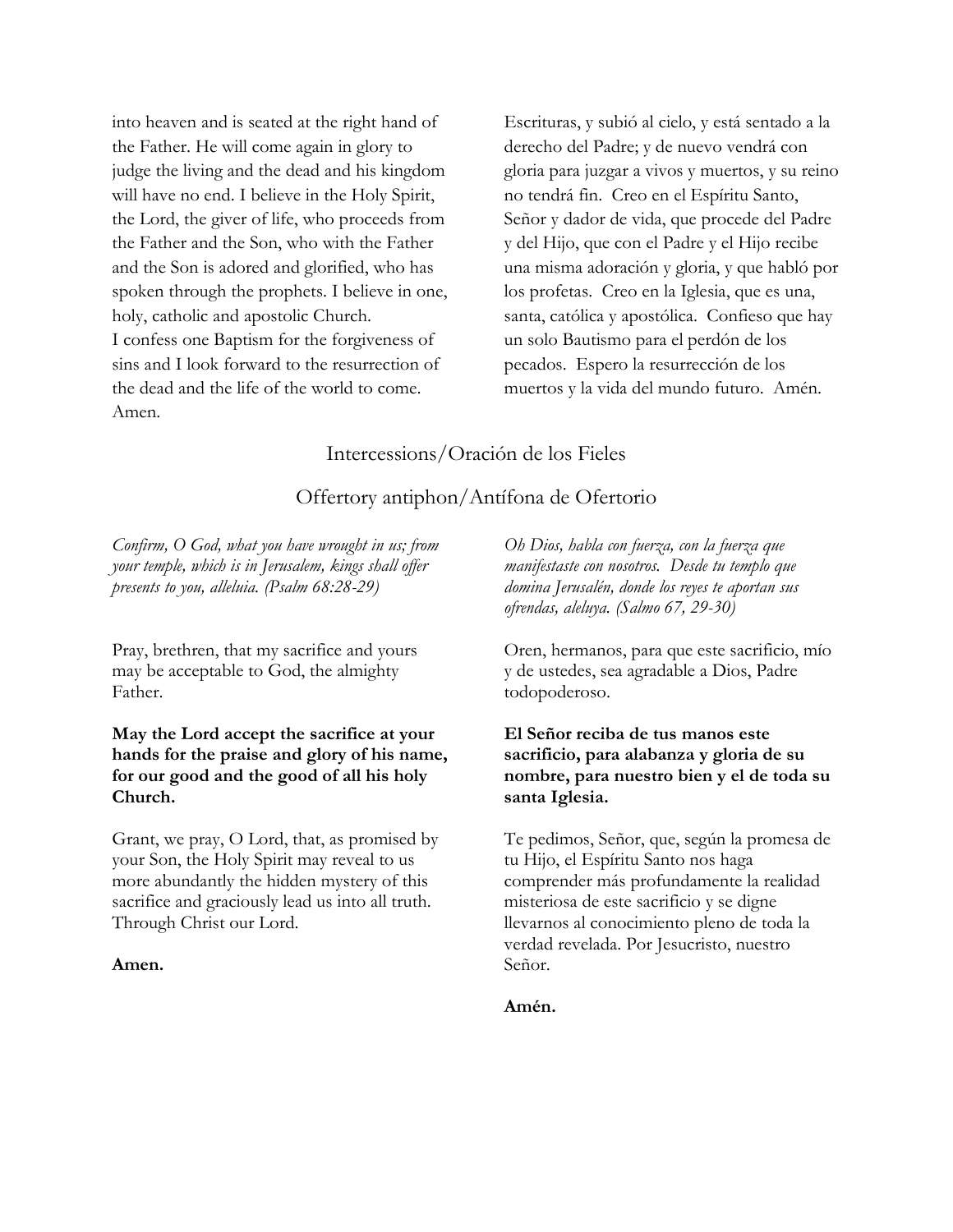# Dialogue and Preface/Diálogo y Prefacio

The Lord be with you. **And with your spirit.** Lift up your hearts. **We lift them up to the Lord.** Let us give thanks to the Lord our God. **It is right and just.**

It is truly right and just, our duty and our salvation, always and everywhere to give you thanks, Lord, holy Father, almighty and eternal God. For bringing your Paschal Mystery to completion, you bestowed the Holy Spirit today on those you made your adopted children by uniting them to your Only Begotten Son. This same Spirit, as the Church came to birth, opened to all peoples the knowledge of God and brought together many languages of the earth in profession of the one faith. Therefore, overcome with paschal joy, every land, every people exults in your praise and even the heavenly Powers, with the angelic hosts, sing together the unending hymn of your glory, as they acclaim:

El Señor esté con ustedes. **Y con tu espíritu.** Levantemos el corazón. **Lo tenemos levantado hacia el Señor.** Demos gracias al Señor, nuestro Dios. **Es justo y necesario.**

En verdad es justo y necesario, es nuestro deber y salvación darte gracias siempre y en todo lugar, Señor, Padre santo, Dios todopoderoso y eterno. Pues, para llevar a plenitud el Misterio pascual, enviaste hoy el Espíritu Santo sobre los habías adoptada como hijos por la encarnación de tu Unigénito. El Espíritu que, desde el comienzo de la Iglesia naciente, infundió el conocimiento de Dios en todos los pueblos y reunió a diversidad de lenguas en la confesión de una misma fe. Por eso, con esta efusión de gozo pascual, el mundo entero se desborda de alegría, y también los coros celestiales, los ángeles y los arcángeles, cantan el himno de tu gloria diciendo sin cesar:

# Sanctus/Holy/Santo

Holy, Holy, Holy Lord God of hosts. Heaven and earth are full of your glory. Hosanna in the highest. Blessed is he who comes in the name of the Lord. Hosanna in the highest.

Santo, Santo, Santo es el Señor, Dios del Universo. Llenos están el cielo y la tierra de tu gloria. Hosanna en el cielo. Bendito el que viene en nombre del Señor. Hosanna en el cielo.

# Eucharistic Prayer/Plegaria Eucarística

## Memorial Acclamation/Aclamación Memorial

The mystery of faith.

**We proclaim your death, O Lord, and profess your resurrection, until you come again.**

Éste es el Misterio de la fe.

**Anunciamos tu muerte, proclamamos tu resurrección. ¡Ven, Señor Jesús!**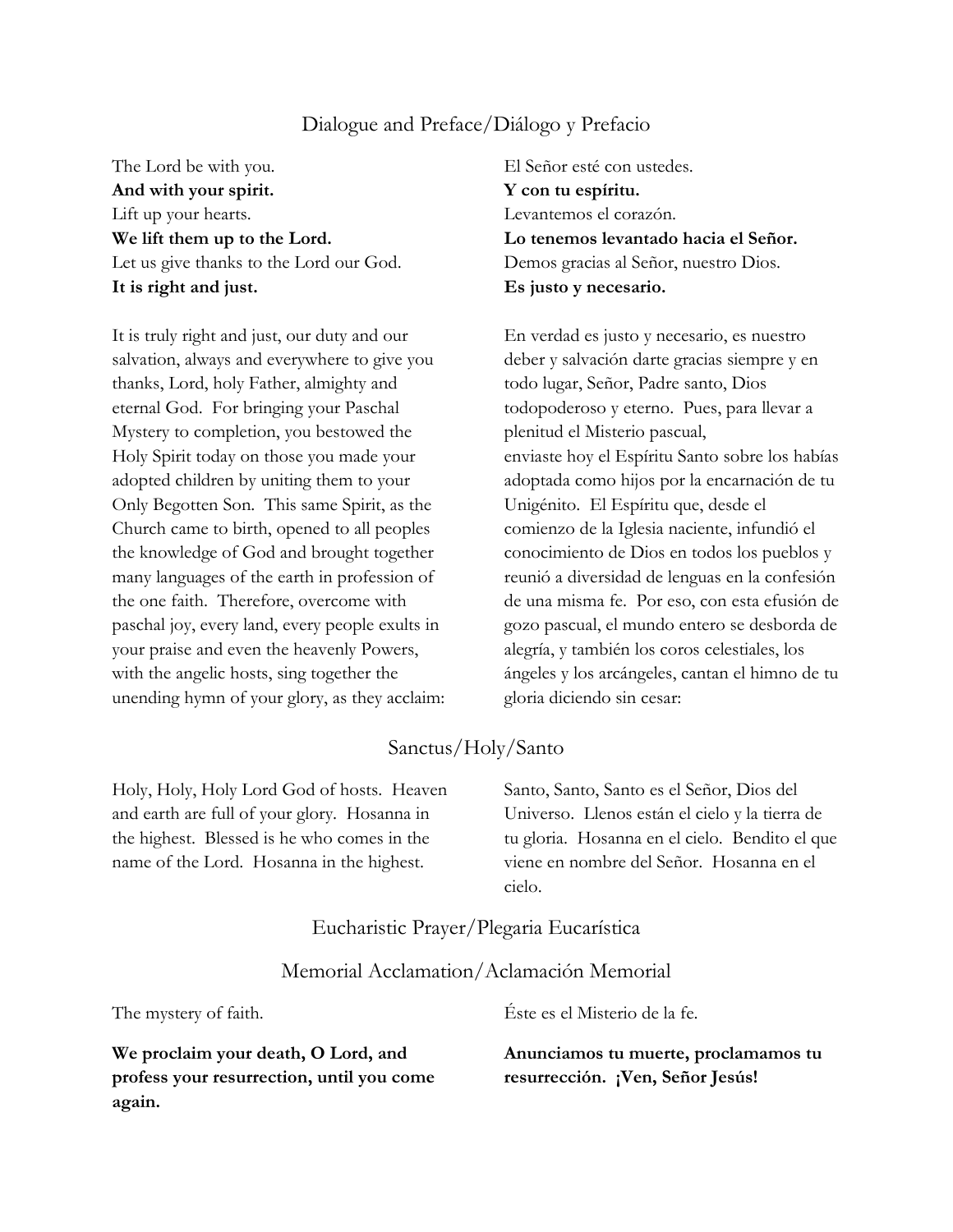Through him, and with him, and in him, O God, almighty Father, in the unity of the Holy Spirit, all glory and honor is yours, for ever and ever.

#### **Amen.**

Por Cristo, con él y en él, a ti, Dios Padre omnipotente, en la unidad del Espíritu Santo, todo honor y toda gloria por los siglos de los siglos.

#### **Amén.**

# The Lord's Prayer/El Padre Nuestro

At the Savior's command and formed by divine teaching, we dare to say:

**Our Father, who art in heaven, hallowed be thy name; thy kingdom come, thy will be done, on earth as it is in heaven. Give us this day our daily bread, and forgive us our trespasses as we forgive those who trespass against us. And lead us not into temptation, but deliver us from evil.**

Deliver us, Lord, we pray, from every evil, graciously grant peace in our days, that, by the help of your mercy, we may be always free from sin and safe from all distress, as we await the blessed hope and the coming of our Savior, Jesus Christ.

### **For the kingdom, the power, and the glory are yours, now and for ever.**

Lord Jesus Christ, who said to your Apostles: Peace I leave you, my peace I give you, look not on our sins, but on the faith of your Church, and graciously grant her peace and unity in accordance with your will, who live and reign for ever and ever.

#### **Amen.**

The peace of the Lord be with you always.

#### **And with your spirit.**

Fieles a la recomendación del Salvador y siguiendo su divina enseñanza, nos atrevemos a decir:

**Padre nuestro, que estás en el cielo, santificado sea tu nombre; venga a nosotros tu reino; hágase tu voluntad en la tierra como en el cielo. Danos hoy nuestro pan de cada día; perdona nuestras ofensas, como también nosotros perdonamos a los que nos ofenden; no nos dejes caer en la tentación, y líbranos del mal.**

Líbranos de todos los males, Señor, y concédenos la paz en nuestros días, para que, ayudados por tu Misericordia, vivamos siempre libres de pecado y protegidos de toda perturbación, mientras esperamos la gloriosa venida de nuestro Salvador Jesucristo.

### **Tuyo es el reino, tuyo el poder y la gloria, por siempre, Señor.**

Señor Jesucristo, que dijiste a tus apóstoles: "La paz les dijo, mi paz les doy", no tengas en cuneta nuestros pecados, sino la fe de tu Iglesia y, conforme a tu palabra, concédele la paz y la unidad. Tú que vives y reinas por los siglos de los siglos.

#### **Amén.**

La paz del Señor esté siempre con ustedes.

#### **Y con tu espíritu.**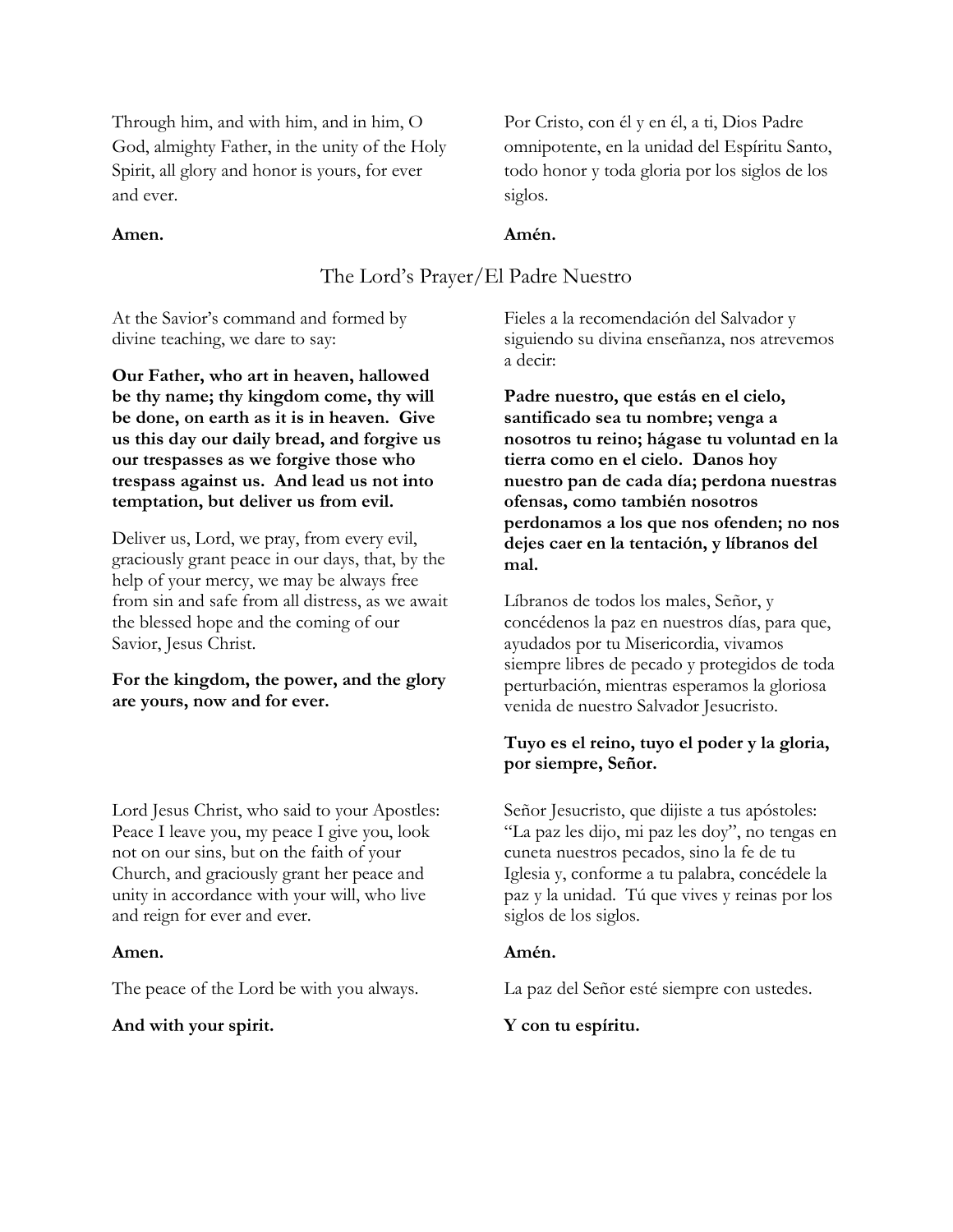# Agnus Dei/Lamb of God/Cordero de Dios

Lamb of God, you take away the sins of the world, have mercy on us. Lamb of God, you take away the sins of the world, have mercy on us. Lamb of God, you take away the sins of the world, grant us peace. Behold the Lamb of God; behold him who takes away the sins of the world. Blessed are those called to the supper of the Lamb. **Lord, I am not worthy that you should enter under my roof, but only say the word and my soul shall be healed.**

Cordero de Dios, que quitas el pecado del mundo, ten piedad de nosotros. Cordero de Dios, que quitas el pecado del mundo, ten piedad de nosotros. Cordero de Dios, que quitas el pecado del mundo, danos la paz. Éste es el Cordero de Dios, que quita el pecado del mundo. Dichosos los invitados a la cena del Señor.

**Señor, no soy digno de que entres en mi casa, pero una palabra tuya bastará para sanarme.**

# Communion antiphon/Antífona de la Comunión

*They were all filled with the Holy Spirit and spoke of the marvels of God, alleluia. (Acts 2:4, 11)*

*Todos quedaron llenos del Espíritu Santo, y proclamaban las maravillas de Dios, aleluya, aleluya. (Hechos 2, 4. 11)*

# Hymn after Communion/Himno después de la Comunión "Veni Creator Spiritus"

*Veni, Creator Spiritus, mentes tuorum visita, imple superna gratia, quae tu creasti, pectora.*

*Qui diceris Paraclitus, altissimi donum Dei, fons vivus, ignis, caritas, et spiritalis unctio.*

*Tu septiformis munere, digitus paternae dexterae, tu rite promissum Patris, sermone ditans guttura.*

*Accende lumen sensibus, infunde amorem cordibus, infirma nostri corporis virtute firmans perpeti.*

*Hostem repellas longius pacemque dones protinus; ductore sic te praevio vitemus omne noxium.*

*Come, Holy Ghost, Creator, from thy bright heav'nly throne; take possession of our souls, and make them all thine own.*

*Thou who art called the Paraclete, best gift of God above, the living spring, the living fire, sweet unction and true love.*

*Thou who art sevenfold in thy grace, finger of God's right hand; his promise, teaching little ones to speak and understand.*

*O guide our minds with thy blest light, with love our hearts inflame; and with thy strength, confirm our mortal frame.*

*Far from us drive our deadly foe; true peace unto us bring; and through all perils lead us safe beneath thy sacred wing.*

*Ven Espíritu Creador; visita las almas de tus fieles. Llena de la divina gracia los corazones que Tú mismo has creado.*

*Tú llamado Paráclito, don de Dios altísimo, fuente viva, fuego, caridad y espiritual unción.*

*Tú derramas sobre nosotros los siete dones; Tú el dedo de la mano de Dios, Tú el prometido del Padre, pones en nuestros labios los tesoros de tu palabra.*

*Enciende con tu luz nuestros sentidos, infunde tu amor en nuestros corazones y con tu auxilio, fortalece nuestra carne.*

*Aleja de nosotros al enemigo, danos pronto tu paz, siendo Tú mismo nuestro guía evitaremos todo lo que es nocivo.*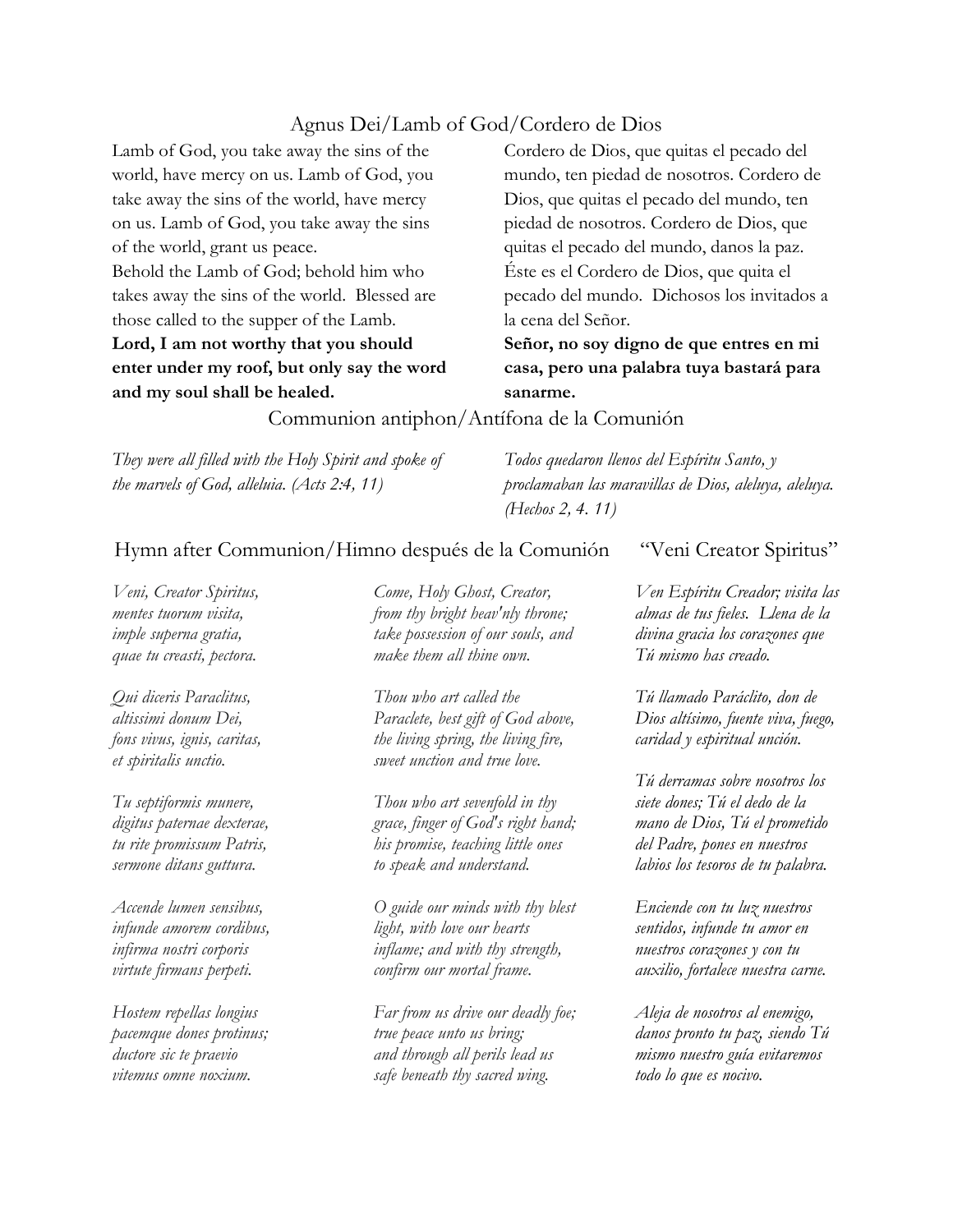*Per te sciamus da Patrem, noscamus atque Filium; neque utriusque Spiritum credamus omni tempore.*

*Deo Patri sit gloria, et filio qui a mortuis, surrexit ac Paraclitum, in saeculorum saecula. Amen.*

*Through Thee may we the Father know, through Thee the eternal Son, and Thee the Spirit of them both, thrice-blessed Three in One.*

*All glory to the Father be, with his coequal Son; the same to thee, great Paraclete, while endless ages run. Amen.*

*Por Ti conozcamos al Padre y también al Hijo que en Ti, que eres el Espíritu de ambos, creamos en todo tiempo.*

*Gloria a Dios Padre y al Hijo que resucitó de entre los Muertos, y al Espíritu Consolador, por los siglos de los siglos, Amén.*

# Prayer after Communion/Oración después de la Comunión

O God, who bestow heavenly gifts upon your Church, safeguard, we pray, the grace you have given, that the gift of the Holy Spirit poured out upon her may retain all its force and that this spiritual food may gain her abundance of eternal redemption. Through Christ our Lord.

Oh, Dios, que has comunicado a tu Iglesia los bienes del cielo, conserva la gracia que le has dado,

para que el don infuso del Espíritu Santo sea siempre nuestra fuerza, y el alimento spiritual acreciente su fruto para la redención eterna. Por Jesucristo, nuestro Señor.

# Blessing and Dismissal/Bendición y Despedida

The Lord be with you.

# **And with your spirit.**

May God, the Father of lights, who was pleased to enlighten the disciples' minds by the outpouring of the Spirit, the Paraclete, grant you gladness by his blessing and may you always abound with the gifts of the same Spirit.

### R. **Amen.**

May the wondrous flame that appeared above the disciples, powerfully cleanse your hearts from every evil and pervade them with purifying light.

### R. **Amen.**

And may God, who has been pleased to unite many tongues in the profession of one faith, give you perseverance in that same faith and, by believing, may you journey from hope to clear vision.

## R. **Amen.**

El Señor esté con ustedes.

# **Y con tu espíritu.**

Dios, Padre de los astros, que en el día de hoy iluminó las mentes de sus discípulos derramando sobre ellas el Espíritu Santo, les alegre con sus bendiciones y les llene con los dones del Espíritu consolador.

### **Amén.**

Que el mismo fuego divino, que de manera admirable se posó sobre los apóstoles, purifique sus corazones de todo pecado y los ilumine con la efusión de su claridad. **Amén.**

Y que el Espíritu que congregó en la confesión de una misma fe a los que el pecado había dividido en diversidad de lenguas les conceda el don de la perseverancia en esta misma fe, y así puedan pasar de la esperanza a la plena visión.

# **Amén.**